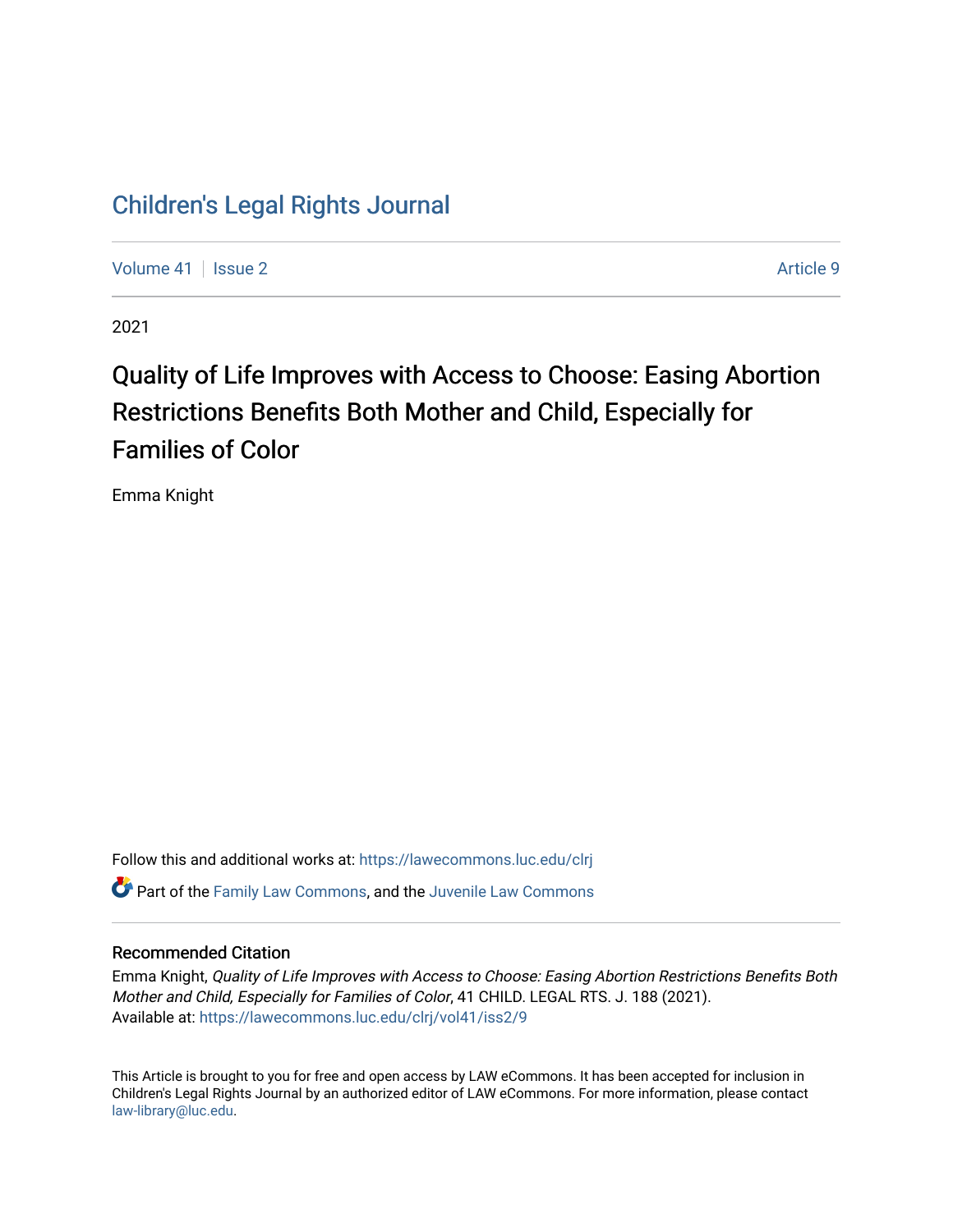### *Statistically Speaking:* **Quality of Life Improves with Access to Choose: Easing Abortion Restrictions Benefits Both Mother and Child, Especially for Families of Color**

*Emma Knight\**

#### **I. INTRODUCTION**

Debates about abortion tend to be framed as a strict dichotomy—mothers' rights to privacy and bodily autonomy versus the rights of unborn children—but research indicates that abortion access provides wide-ranging benefits to families. Easier access to abortion is strongly correlated with improved economic and educational outcomes for mothers and children throughout both of their lifetimes, with even greater attainment for women and children of color. Access to abortion has been upheld as a fundamental right of women, especially where their health may be in danger. Nonetheless, many states across the country have enacted abortion restrictions, ranging from relatively accessible to severely restricted.

This article contends that states, Congress, and the courts should protect access to abortion, not only because it is a fundamental aspect of the right to privacy, but also because it has positive, concrete effects on the lives of women and their children. This article will first discuss the research demonstrating a strong link between abortion access and better economic and educational outcomes, particularly for Black, Indigenous, People of Color (BIPOC). It will then address Supreme Court precedent safeguarding abortion access for women. The article will conclude by discussing existing restrictions on abortion and calling for every level of government to increase abortion access.

#### **II. THE RESEARCH** ON **ABORTION ACCESS**

Access to abortion allows women to make a decision that research indicates will alter their lives in multiple ways. The Guttmacher Institute found that 73% of women who sought an abortion did so because they could not afford to raise a baby at the time of pregnancy, and 48% cited relationship problems or a lack of interest in single motherhood. Approximately 33% of the women also indicated that a child would interfere with their education or career plans. Four in ten of the women went on to have a child, and one out of three of those women reported that they were not ready to have a child at that point in their lives.

According to a longitudinal study that examined the effects of unintended pregnancy on women's lives, women who sought an abortion and were denied one were more likely to experience serious complications during pregnancy, were more likely to stay in an abusive relationship, and had less aspirational life plans within the next year. For women and their children, access to abortion may affect their economic futures, especially

<sup>\*</sup> Emma Knight is a 2022 **J.D.** Candidate at Loyola University Chicago School of Law. She is an Associate Editor of the *Children 's Legal Rights Journal* and is interested in working in public interest and policy.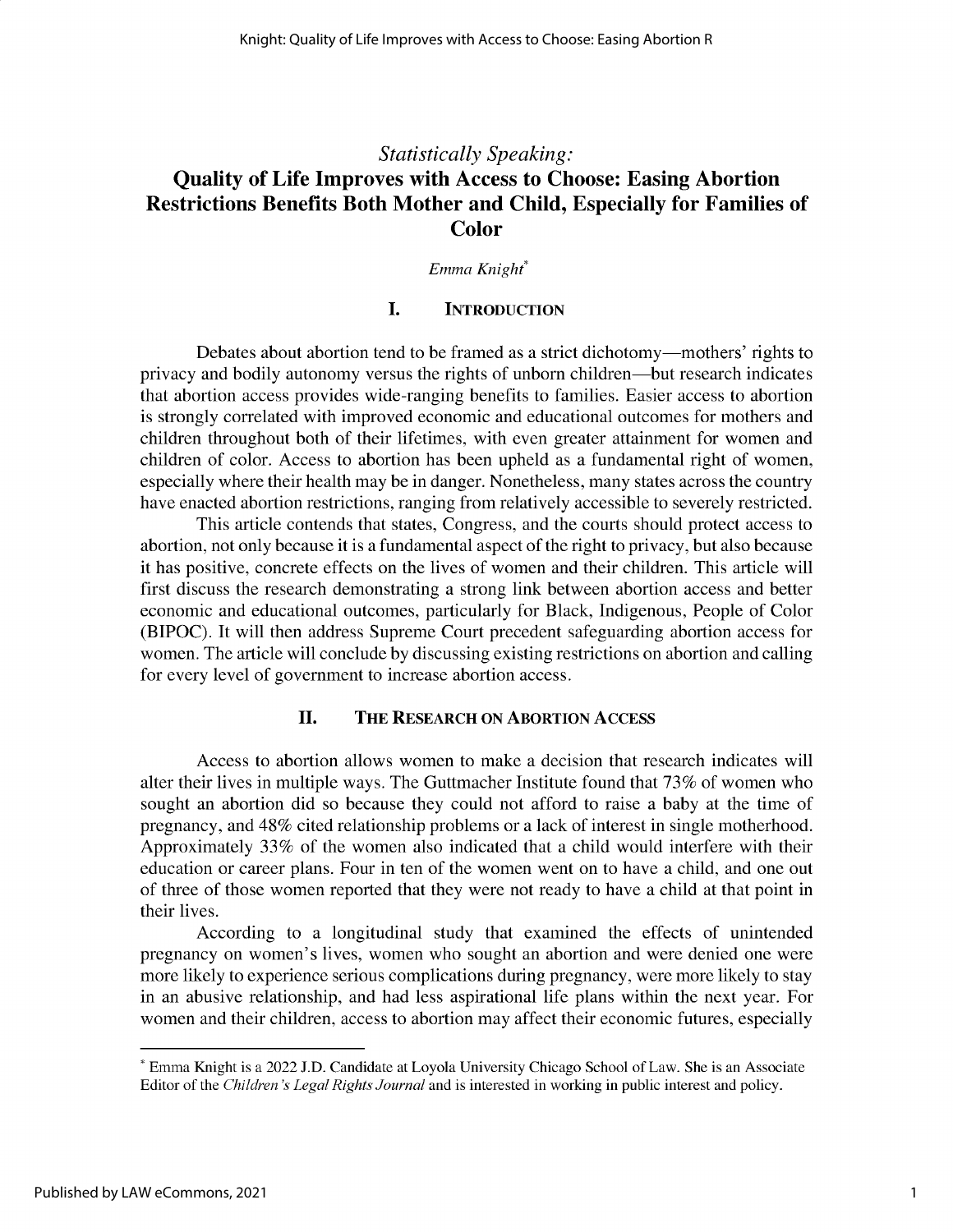in determining whether they can afford to attend or have the time for higher education and whether they can participate in the work force. Directly following the legalization of abortion in 1970, the overall number of women working forty hours a week increased, with Black women seeing an even greater increase.

Children also experience improved economic outcomes when their birth was desired by their mothers. Children who are born into families where their mother had access to an abortion are less likely to grow up in poverty and live in a single-parent household. Research has also found serious implications for children born into homes that were denied abortion access, including poor maternal bonding and higher rates of poverty, as well as negative effects on existing children in the home.

Access to abortion has even greater impacts on educational and economic attainment for BIPOC mothers. After abortion was legalized, high school graduation rates, college attendance, and participation in the work force greatly increased for women of color. The high school graduation rate for Black men also improved following the legalization of abortion, indicating better attainment for Black mothers, fathers, and their children. However, BIPOC mothers still face greater difficulty receiving both abortion and reproductive health access compared to their white counterparts.

According to a report by the Center on the Economics of Reproductive Health, approximately one in five Black women are denied contraceptive options, and Black women are more likely to be living in poverty and are less likely to have access to reproductive health and health insurance than white women. In Chicago, Black women who carry children to viability are six times more likely to die during childbirth. Because the reproductive healthcare for women of color is more likely to be limited and substandard, BIPOC women experience higher rates of unwanted and dangerous pregnancies. These factors indicate that BIPOC women may disproportionately experience negative effects of restrictions on abortion access.

Despite the clear research, abortion has remained a contentious legal debate. The next section will discuss the legal precedent regarding abortion access.

#### **III. SUPREME COURT PRECEDENT ON ABORTION ACCESS**

The Supreme Court first upheld a legal right to some abortions based on one's fundamental right to privacy in the 1973 case of *Roe v. Wade.* In that case, Justice Blackmun acknowledged a guarantee of certain zones of privacy, including those of marriage, contraception, family relationships, and child-rearing. The Court held that only a compelling state interest could limit one's fundamental right to those zones of privacy.

The Supreme Court revisited the topic of abortion restrictions in 1992. In *Planned Parenthood of Southeastern Pennsylvania v. Casey,* the Court was asked to determine whether a spousal notification requirement before an abortion was constitutional. The Court laid out a new standard for state abortion regulations: if a regulation imposes an "undue burden" on women seeking abortions, it is unconstitutional. It defined an "undue burden" as a "substantial obstacle in the path of a woman seeking an abortion, before the fetus attains viability." Under this new standard, the Court held that the spousal notification requirement was unduly burdensome and therefore unconstitutional.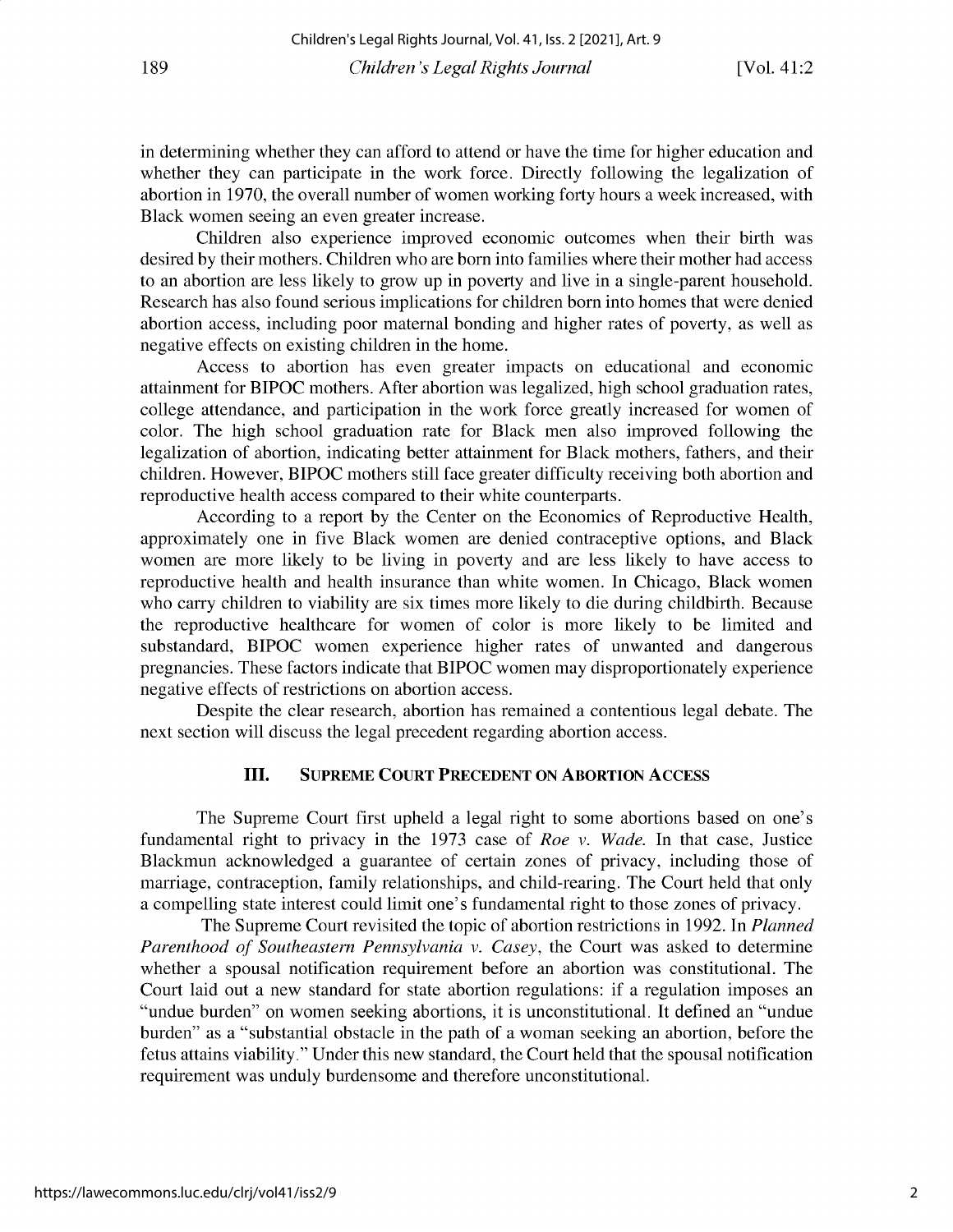The Court applied this standard again in the 2016 case *Whole Woman's Health v. Hellerstedt,* in which it held two provisions of a law restricting abortion access were **unconstitutional. One provision required physicians who perform an abortion to have** admitting privileges within thirty miles of the location of the abortion procedure. The other **provision required all abortion clinics to comply with standards for ambulatory surgical** centers. The Court held that these provisions were both unconstitutional because they were **arbitrary and imposed a substantial burden on women seeking an abortion without protecting the state's interest. It stated that neither of these restrictions lowered the risks of harm during abortions, and in a separate concurrence, Justice Ginsburg wrote that modern abortion procedures are safer compared to other procedures, including childbirth, and that these laws were far more restrictive than they were beneficial.**

**Despite the Court's recognition of a fundamental right to privacy and a high standard to establish constitutionality of state abortion restrictions, existing legal precedent** continues to severely burden abortion access. The 1980 case *Harris v. McRae* was filed in response to the Hyde Amendment, which was passed by Congress in 1976. The Hyde Amendment effectively banned the use of federal funds for an abortion. The only exception **to the Amendment is when an abortion is medically necessary to save the mother or child's life. In** *McRae,* **the Court determined that abortion access is not a constitutional entitlement, and that withholding an elective abortion, despite financial hardship, does not violate one's** right to privacy, the Due Process Clause, or the Religion Clauses of the First Amendment. **Thus, women whose medical coverage is federally funded, such as Medicaid recipients, could not use that coverage to obtain an elective abortion.**

**Given the historic precedent and benefits that accrue for women and children through abortion access, the Supreme Court should continue to uphold the right to privacy** that safeguards abortion under *Roe* and *Casey.* Further, the Court should take the next **available opportunity to reconsider its decision in** *McRae,* **challenging specifically whether federal restrictions on funding abortions imposes an "undue burden" on low-income women. The impact of the Hyde Amendment and other government restrictions on abortion will be explored in the next section.**

#### **IV. RESTRICTIONS ON ABORTION ACCESS**

**Despite the Supreme Court precedent that holds that laws placing an undue burden on women seeking abortions are unconstitutional, a majority of states across the country have multiple abortion restrictions. For example, Missouri and approximately seventeen other states ban abortion after the twenty-week pregnancy mark. In some states such as Wisconsin, parental consent is mandatory for minors to obtain abortions. Other states, such as Kentucky, require a twenty-four-hour waiting period to access a desired abortion. Finally, health insurance coverage of abortion is also restricted, both under the Affordable** Care Act **and some state laws.**

**Research indicates that the restrictions on abortion access in these states do not benefit the women and children who reside within their borders. Data from the Institute for Women's Policy Research shows that states with easier access to abortion, like Oregon and** Vermont, have far lower rates of infant and mother mortality than states with very restricted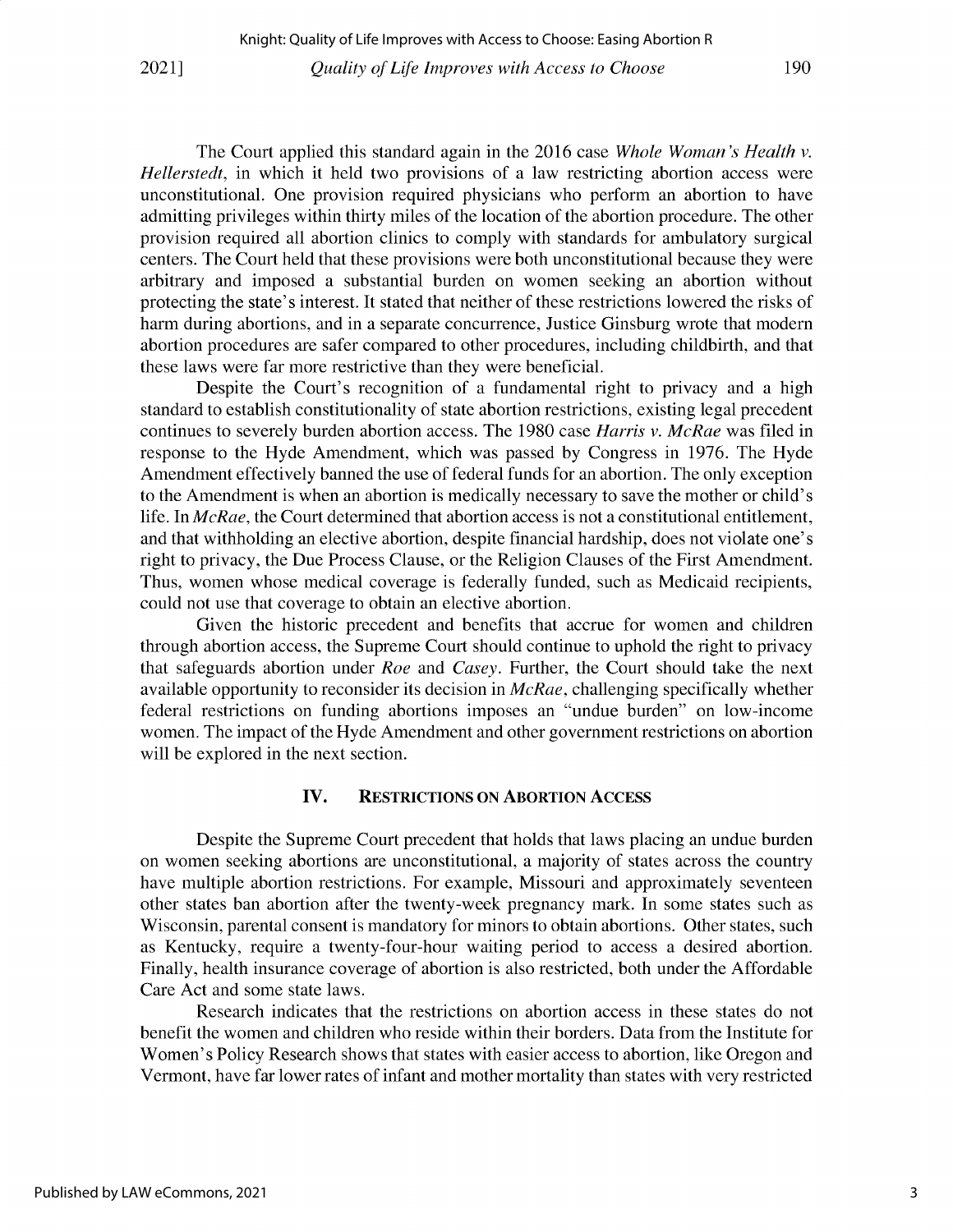access, such as South Dakota and Louisiana. This data reveals that abortion restrictions are unduly burdensome on the health of both mother and child. Furthermore, the restrictions have a disproportionate impact on women of lower socioeconomic status who cannot afford to travel to another less restrictive state for the procedure.

As mentioned previously, there are also abortion restrictions on the federal level, such as the Hyde Amendment, that add further obstacles to women living in poverty. Medicaid, which provides healthcare to low-income Americans, cannot be used to receive an abortion unless a doctor deems it medically necessary. Due to this prohibition, women who cannot afford insurance or an abortion are stripped of their ability to receive one. This rule creates a substantial obstacle, and therefore an undue burden, on women receiving insurance through the Medicaid program. Moreover, Medicaid provides coverage to 20% of women of reproductive age, *54%* of which are Black or Latinx. Given the demographics of women who depend on Medicaid, the Hyde Amendment likely has a disparate impact on abortion access for women living in poverty and women of color who are already disproportionately impacted by reproductive health inequities.

#### V. CONCLUSION

There are steps that can be taken at every level of government to help guarantee safe access to abortion and a woman's right to privacy and bodily autonomy. The Supreme Court should continue to uphold access to abortion and when given the chance, reconsider its previous decision in *McRae* based on the right to privacy, the substantial financial burden placed on low-income Medicaid recipients, and the precedent of *Casey* and *Roe.* Further, Congress should repeal the Hyde Amendment, and state legislatures should rethink and repeal restrictions on abortion to ensure compliance with the "undue burden" test. However, for the Hyde Amendment to be repealed, there would have to be strong Democratic control in both chambers, making the state-by-state approach more realistic at this time. Given this reality, states should proactively pass laws protecting women's access to abortion like Oregon and Maryland have recently done.

Research shows that access to abortion results in a higher quality of life for both mother and child. Prioritizing access to safe and affordable abortions is especially important for BIPOC and women living in poverty. The public should urge federal and state legislators to ensure that all women's bodily autonomy and privacy is respected, with a specific focus on equitable access. By improving and protecting abortion access for mothers, we will go a long way toward improving the living conditions and futures of children.

#### **SOURCES**

Osub Ahmed, *13 Ways States Can Protect and Advance Women's Health and Rights,* **CTR. FOR** AM. PROGRESS (Nov. 30, 2018),

https://www. americanprogress.org/issues/women/reports/2018/11/30/461639/13-ways-states-canprotect-advance-womens-health-rights/.